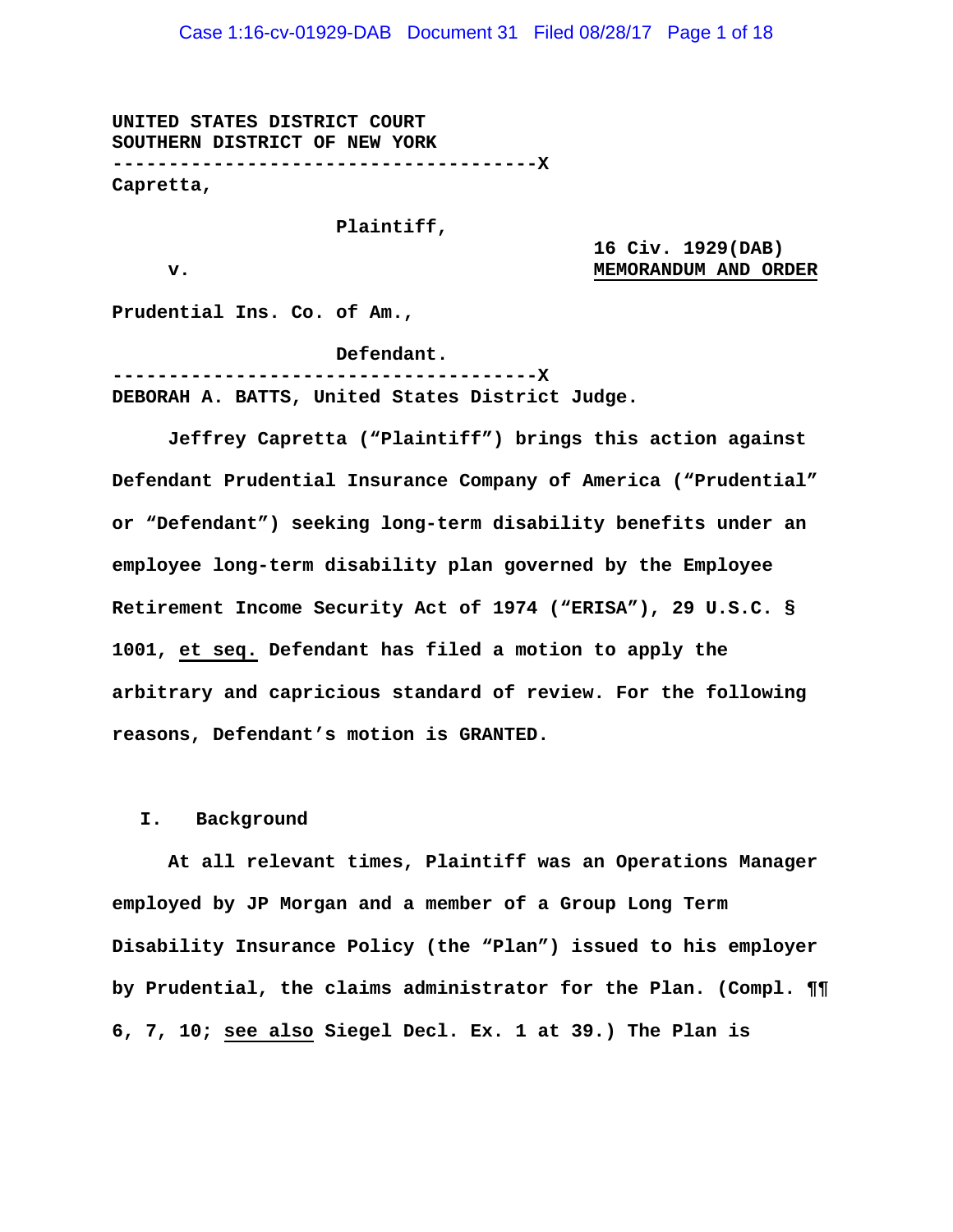# Case 1:16-cv-01929-DAB Document 31 Filed 08/28/17 Page 2 of 18

**governed by the Employee Retirement Income Security Act of 1974 ("ERISA"). See 29 U.S.C. § 1001 et seq.** 

**In 2009, Plaintiff was diagnosed with lung cancer and received treatment, including surgery and radiation. (Siegel Reply Decl. Ex. C at 3.) He returned to work by the end of September 2009 and continued to work for the next four years. (Id.) On September 30, 2013, Plaintiff stopped work due to symptoms apparently arising from his cancer diagnosis and treatment, including shortness of breath and fatigue. (Compl. ¶¶ 13-14; see also Siegel Reply Decl. Ex. B at 3.) Plaintiff obtained short-term disability benefits, and then later, filed a claim for long-term disability benefits. (Compl. ¶¶ 15-16.)** 

**Prudential denied Plaintiff's claim for long-term disability benefits on April 11, 2014, citing a failure to show any worsening in his pulmonary condition in the years since he had returned to work. (Siegel Reply Decl. Ex. B at 3.) Plaintiff filed an administrative appeal of this denial on October 22, 2014. (Compl. ¶ 20.)** 

**On January 16, 2015, Prudential denied Plaintiff's appeal, again finding no support for any progression in Plaintiff's pulmonary condition. (See Siegel Reply Decl. Ex. B.) Following a review by Defendant's Medical Director and a physician specializing in pulmonology, Defendant concluded that many of Plaintiff's pulmonary symptoms present around the period that he**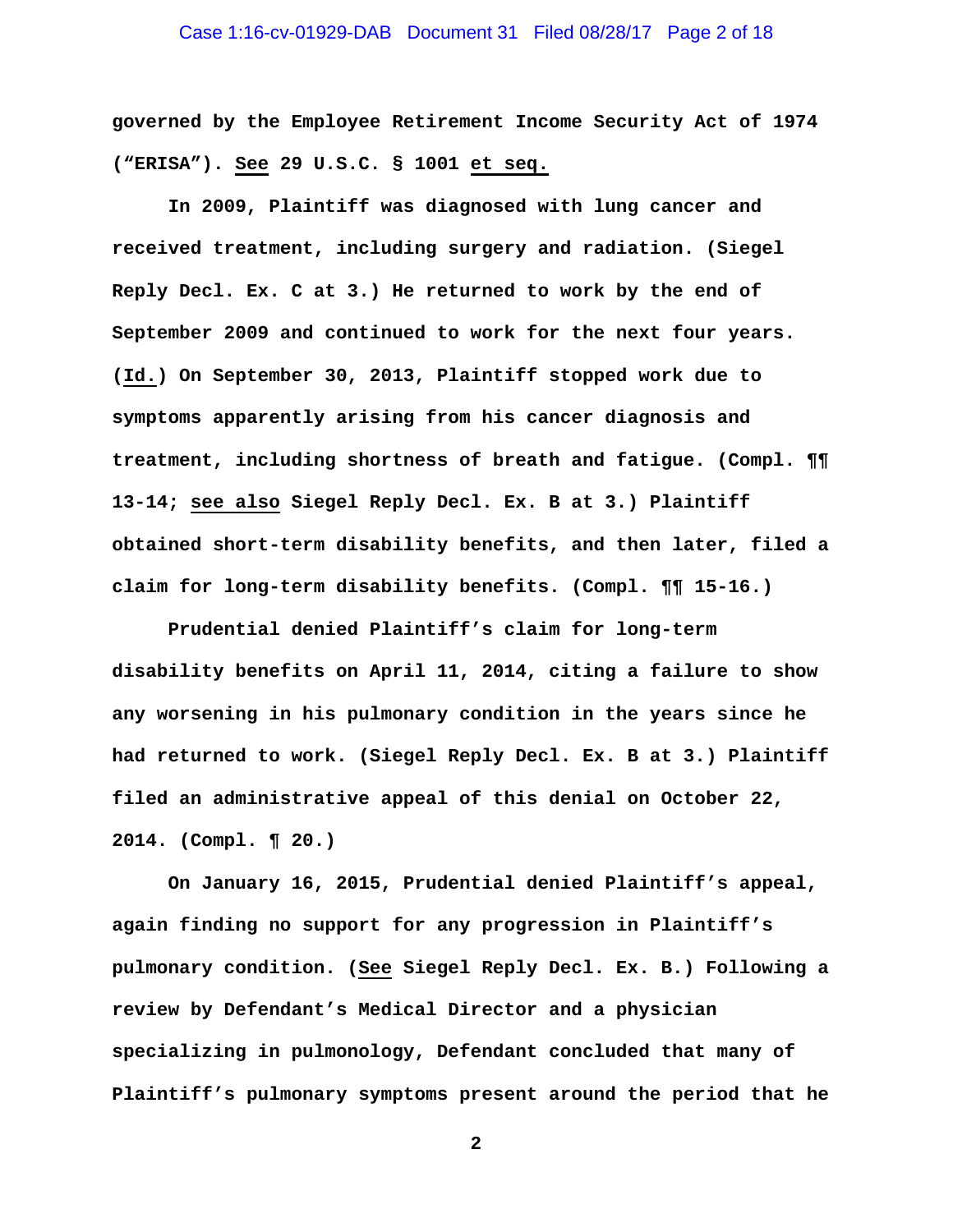#### Case 1:16-cv-01929-DAB Document 31 Filed 08/28/17 Page 3 of 18

**stopped working were attributable to severe sleep apnea, for which he was successfully treated in December of 2013. (Id. at 4-7.) While Plaintiff also reported receiving treatment for depression, he did not claim that his mental condition was disabling. (Id. at 5, 10.)** 

**Plaintiff filed a second voluntary appeal on July 15, 2015. (Compl. ¶ 23.) Along with his claimed pulmonary condition, Plaintiff reported, for the first time, a cognitive impairment.1 (Siegel Reply Decl. Ex. C at 3.) In support, Plaintiff submitted a neuropsychological evaluation concluding that Plaintiff suffered from a severe cognitive impairment, along with evidence that his neurologist had prescribed him a drug used to treat dementia.2 (Id. at 3-4.) Plaintiff also submitted a vocational assessment finding that Plaintiff's condition prevented him from working. (Id. at 8.) For his own part, Plaintiff reported symptoms including fatigue, memory** 

**<sup>1</sup> In the submissions made in his first appeal, Plaintiff's oncologist and pulmonologist noted symptoms of memory loss, but neither Plaintiff nor his providers appear to have noted any new diagnosis. Further, the submissions indicated that Plaintiff's neurological exam results were normal, and his cognitive symptoms were ultimately attributed to his sleep apnea. (See Siegel Reply Decl. Ex. B.)** 

**<sup>2</sup> Without a fuller record, it is not clear what Plaintiff's official diagnosis was. The neurocognitive evaluator opined that Plaintiff experienced organic brain syndrome, see Siegel Reply Decl. Ex. C at 4, while Defendant's denial letter also referred to a dementia diagnosis presumably evidenced by Plaintiff's medication prescription. (See id. Ex. C. at 3, 9.)**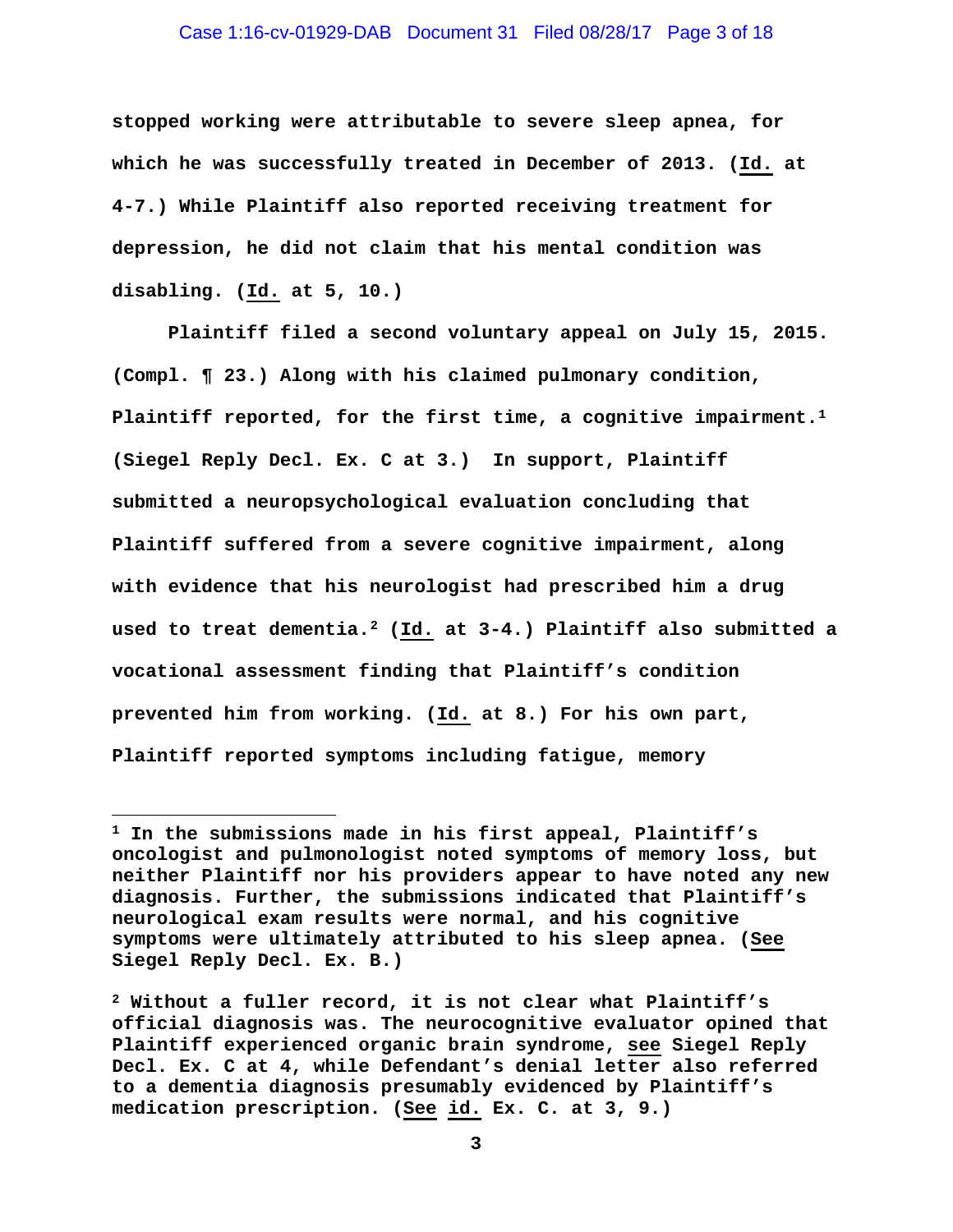**impairment, and a limited capacity for attention. (Id. at 3-4; see also id. Ex. B at 5.)** 

**Plaintiff's secondary appeal was reviewed by a separate Medical Director employed by Defendant and a neuropsychologist. The Medical Director agreed that there was no evidence indicating a progression in Plaintiff's pulmonary symptoms, other than that attributable to his now-treated sleep apnea. (Id. at 4.)** 

**The reviewing neuropsychologist found that the record did not support the presence of a disabling psychological or cognitive impairment. (Id.) While acknowledging that there was some recent evidence consistent with Plaintiff's reported cognitive symptoms, the neuropsychologist found that none of it explained the dramatically low scores that Plaintiff received across multiple domains on the neuropsychological evaluation. (Id. at 5-6.) As the neuropsychologist noted, cognitive symptoms resulting from cancer treatment generally present during the acute period of treatment or, at the latest, up to one year after; further, individuals with late-onset symptoms often show a decline in one area of testing, not multiple. (Id. at 6.) In Plaintiff's case, however, there was no evidence of cognitive issues until well after Plaintiff stopped working in 2013, either self-reported or in the records of his treating**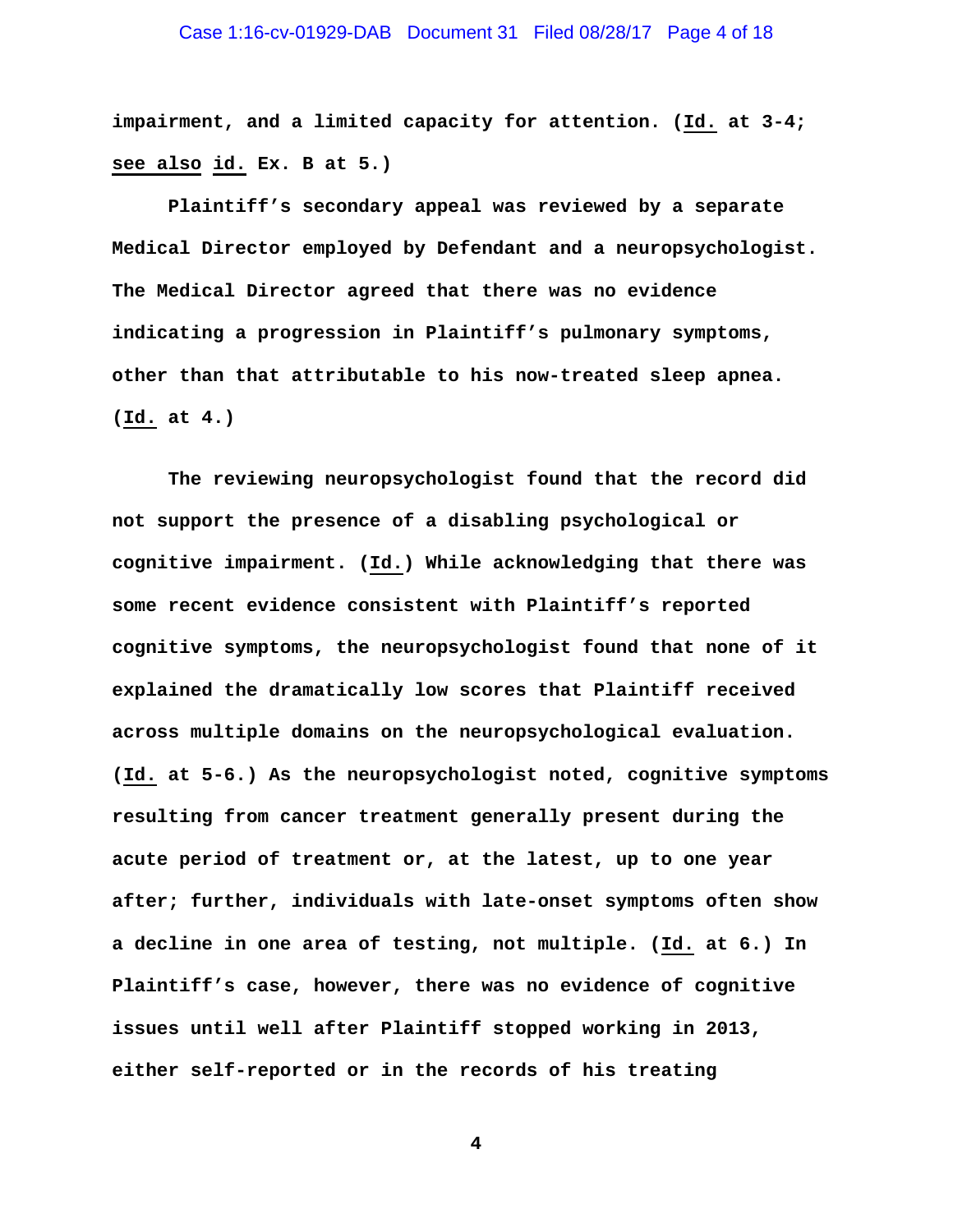# Case 1:16-cv-01929-DAB Document 31 Filed 08/28/17 Page 5 of 18

**physicians. Given that the etiology of Plaintiff's cognitive symptoms was, presumably, his cancer treatment in 2009, the neuropsychologist questioned the rapid and comprehensive cognitive decline reflected in the evaluation's results.** 

**In light of these issues, the neuropsychologist concluded that the lack of validity testing—or testing designed to distinguish between true impairment and simply poor effort on the assessment—rendered the evaluation unreliable. (Id. at 5.) The neuropsychologist noted that the lack of such testing was especially problematic given the internal inconsistencies contained within the evaluation itself—for example, an extremely low score on auditory memory tasks despite Plaintiff's apparent ability to attend to testing for many hours, or the assertion that Plaintiff suffered from language-related problems even though Plaintiff's speech and ability to follow directions were described as normal. (Id.) Moreover, while Plaintiff reported a family history of cognitive conditions that the reviewing neuropsychologist found significant, Plaintiff's own MRI results were normal. (Id. at 6.)** 

**Defendant also reviewed the vocational assessment submitted by Plaintiff. (Id. at 8.) While Defendant took no issue with the opinions of Plaintiff's vocational expert based on the record before him, it noted that the expert appeared to accept the**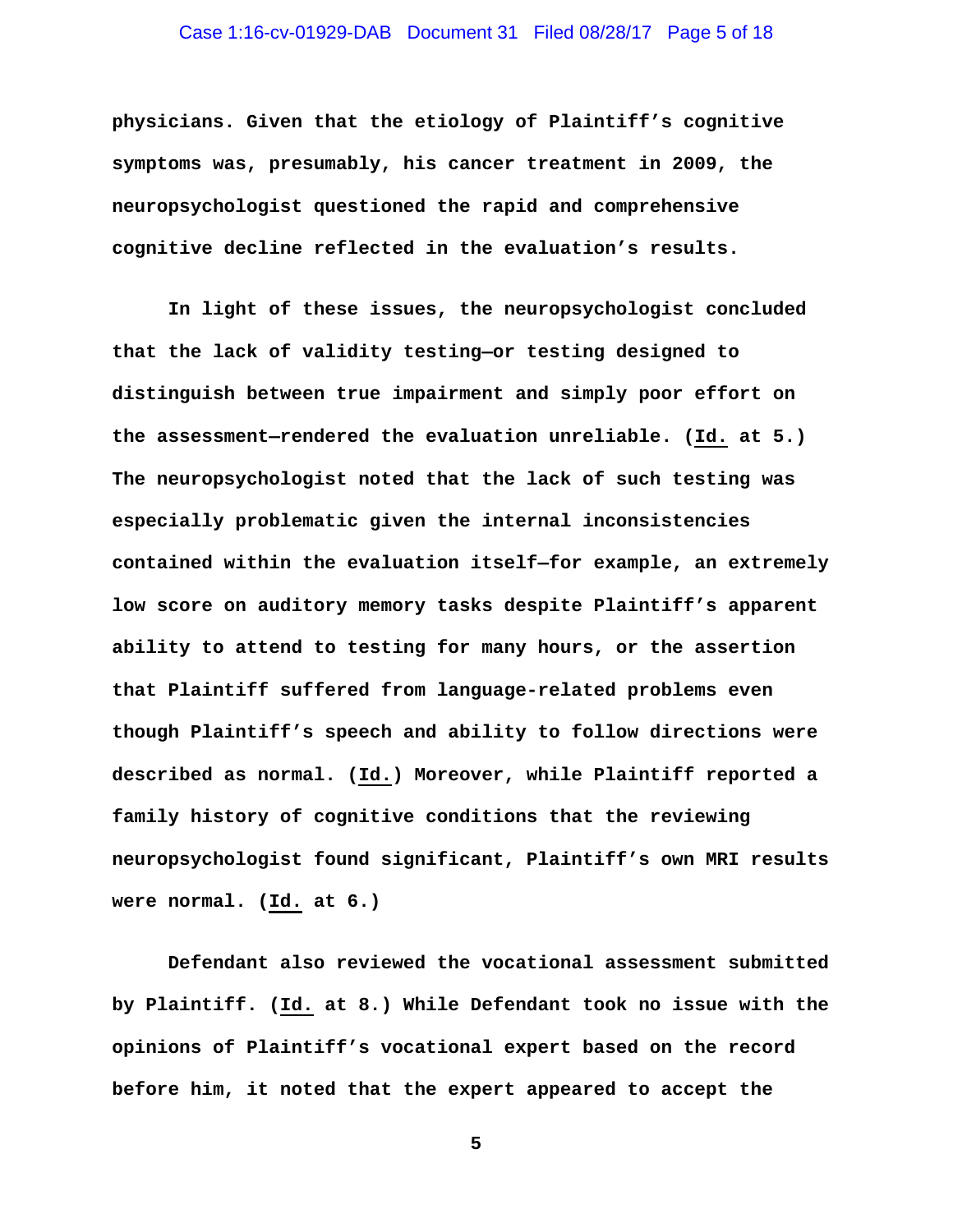# Case 1:16-cv-01929-DAB Document 31 Filed 08/28/17 Page 6 of 18

**opinions of Plaintiff's treatment providers without performing any individual medical review. Because Defendant disagreed, as described above, with the findings of some of Plaintiff's providers, it arrived at a different conclusion than Plaintiff's expert regarding Plaintiff's functional capacity. (Id.)** 

**As a whole, Defendant found that, in his secondary appeal, Plaintiff again failed to show any developments in his pulmonary condition that would justify his sudden departure from work four years after his successful cancer treatment and return. (Id.) With respect to Plaintiff's newly-reported cognitive condition, Defendant noted that: (1) none of the records from the time Plaintiff stopped working reflected cognitive issues; (2) the neuropsychological evaluation presented markedly low test scores with no evidence of validity testing; (3) the purported dementia diagnosis was not substantiated by the MRI results; and (4) Plaintiff was still able to drive despite his reported condition. (Id. at 9.) For these reasons, Defendant upheld the denial of benefits. (Id.)** 

**On March 15, 2016, after having exhausted the administrative appeals process, Plaintiff filed this action for long-term disability benefits under ERISA. See 29 U.S.C. § 1001 et seq. Defendant now moves for a determination that this Court**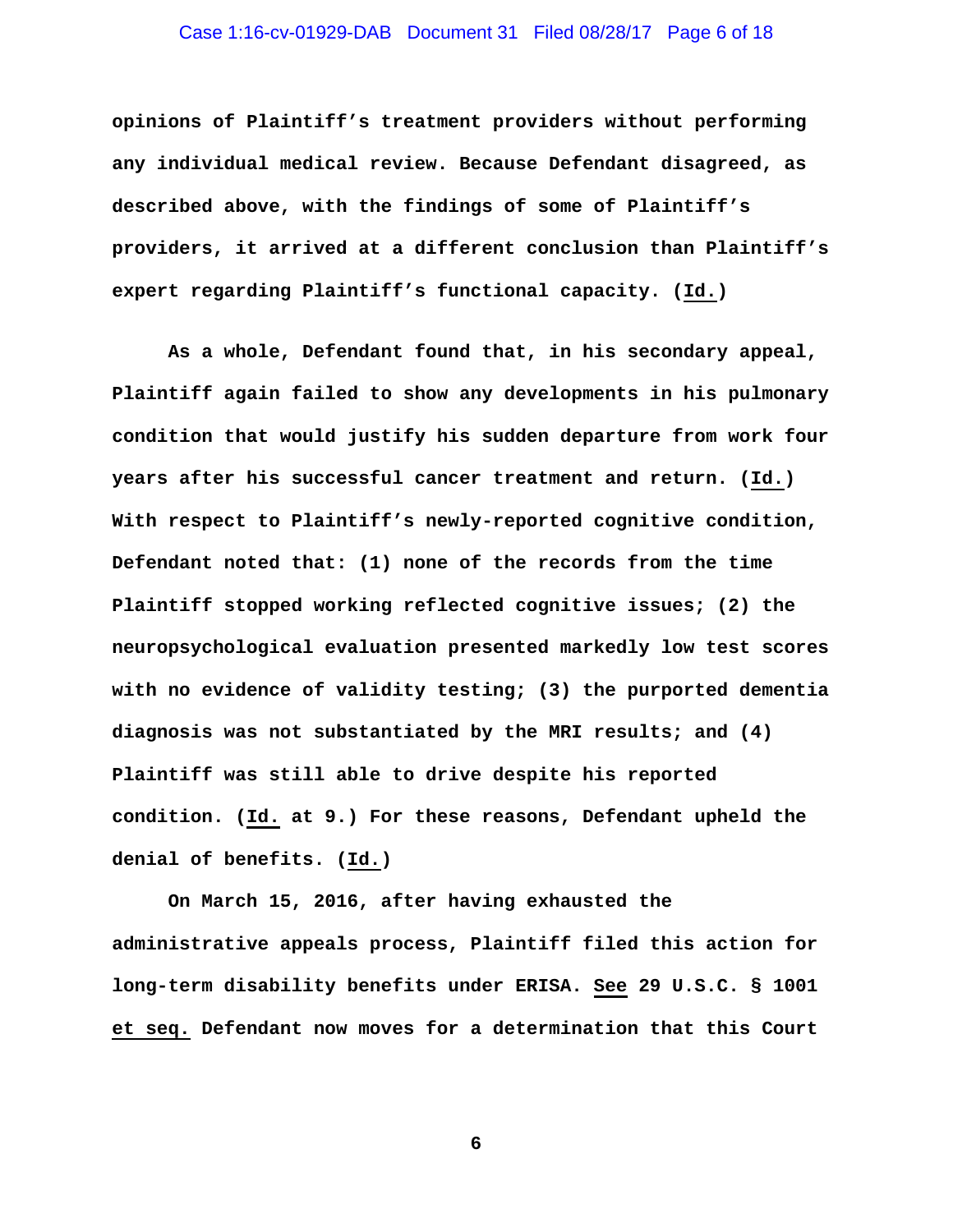#### Case 1:16-cv-01929-DAB Document 31 Filed 08/28/17 Page 7 of 18

**will apply the arbitrary and capricious standard in reviewing Plaintiff's claims denial.** 

#### **II. Discussion**

**a. Standard of Review of Denial of Benefits** 

**A denial of benefits in an ERISA plan is "reviewed under a de novo standard unless the benefit plan gives the administrator . . . authority to determine eligibility for benefits or to construe the terms of the plan." Firestone Tire & Rubber Co. v. Bruch, 489 U.S. 101, 115 (1989). When the plan gives the administrator discretionary authority, judicial review of a claims decision is generally limited to determining whether the decision was arbitrary and capricious or an abuse of discretion. Id. at 114-15. Nevertheless, the Second Circuit recently held that even where an administrator is granted discretionary authority, a plan's benefits denial will be subject to de novo review where the plan fails to comply with the claims-procedure regulation, 29 C.F.R. § 2560.503-1, and where such noncompliance was not simply inadvertent and harmless. Halo v. Yale Health Plan, Dir. Of Benefits & Records Yale Univ., 819 F.3d 42, 58 (2d Cir. 2016).** 

**In this case, the Plaintiff argues only that he is entitled to de novo review under Halo, and does not dispute that the Plan's language gives Defendant the discretionary authority that**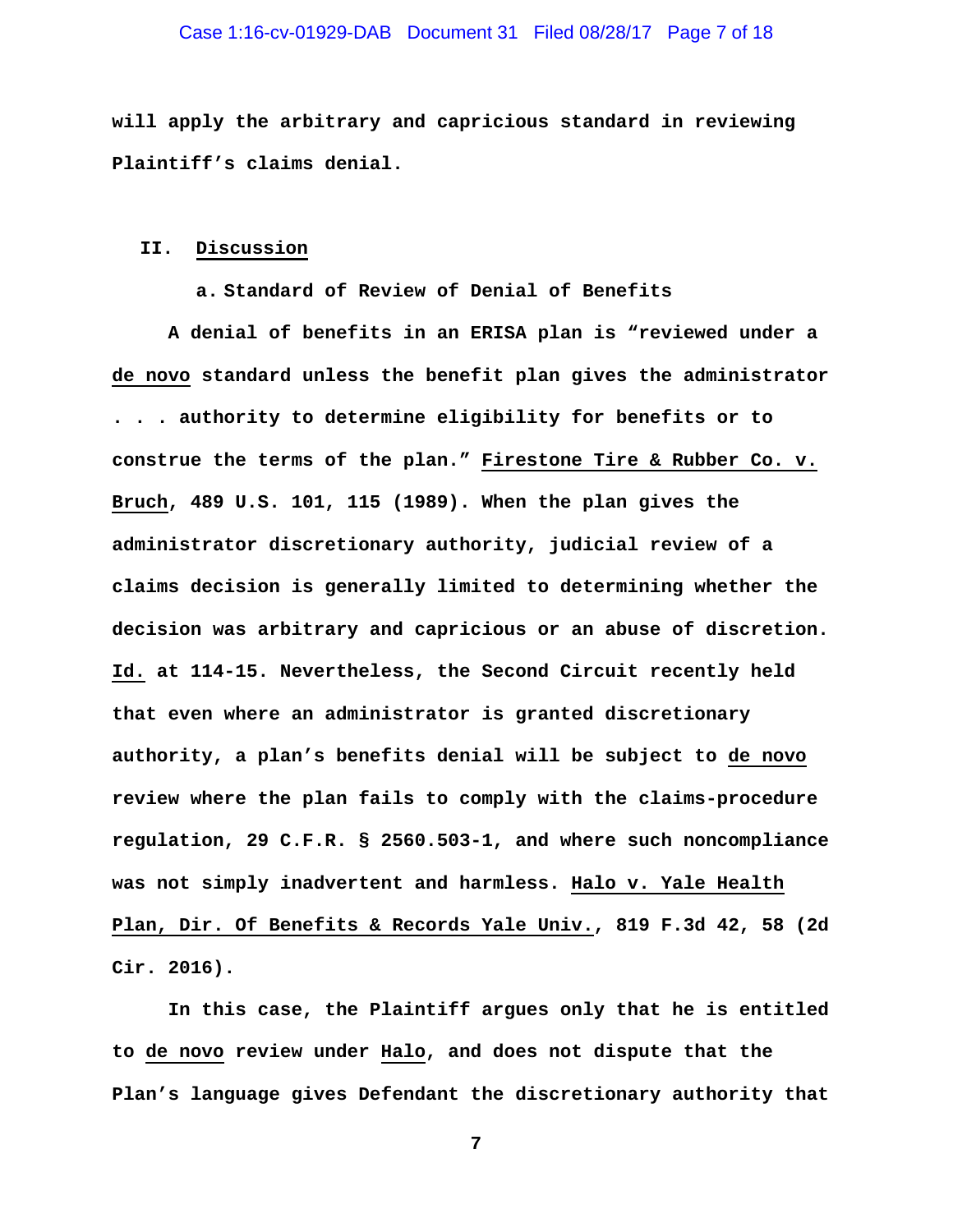# Case 1:16-cv-01929-DAB Document 31 Filed 08/28/17 Page 8 of 18

**would otherwise entitle it to arbitrary and capricious review. Plaintiff contends that de novo review under Halo is appropriate because Defendant violated both 29 C.F.R. § 2560.503-1(h)(2)(iv) and 29 C.F.R. § 2560.503-1(b)(5) in its handling of Plaintiff's claim.** 

**b. The Claimed § 2560.503-1(h)(2)(iv) Violation** 

**Plaintiff argues that Defendant violated 29 C.F.R. § 2560.503-1(h)(2)(iv) because: (1) Defendant did not share its concerns about the deficiencies in Plaintiff's neuropsychological evaluation until after it had rendered its final decision; and (2) Defendant failed to consider all of the comments and information that Plaintiff submitted in his appeal. (Pl.'s Opp'n at 3-4.)** 

**With respect to the first argument, Plaintiff claims that Defendant discredited the neurocognitive evaluation solely because it lacked validity testing, and deprived Plaintiff of a chance to respond to this concern by failing to divulge it while the appeal was still pending. For its part, Defendant argues that, to the extent that Plaintiff was denied a chance to respond to Defendant's concerns, it was only because Plaintiff raised his claimed neurological condition for the first time during his final appeal, and submitted the supporting**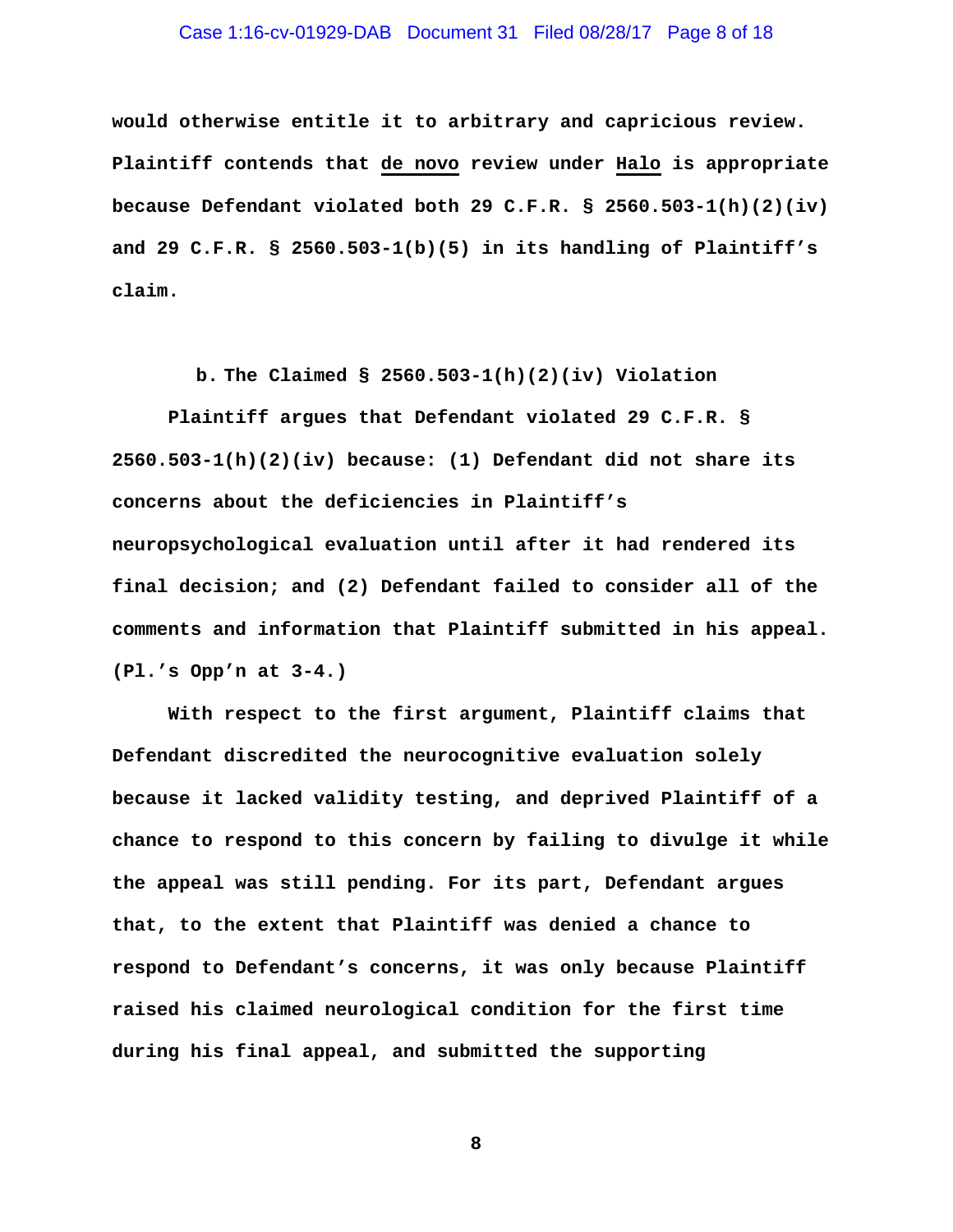**documentation on the very last day of the appeals submission period.3** 

**29 C.F.R. § 2560.503-1(h)(2)(iv) provides that, in order to provide a claimant with a full and fair review of an adverse benefit determination, the claims procedure must** 

**Provide for a review that takes into account all comments, documents, records, and other information submitted by the claimant relating to the claim, without regard to whether such information was submitted or considered in the initial benefit determination.** 

**29 C.F.R. § 2560.503-1(h)(2)(iv). An administrator denies the claimant a full and fair review where it "arbitrarily refuse[s] to credit a claimant's reliable evidence, including the opinions of a treating physician." Black & Decker Disability Plan v. Nord, 538 U.S. 822, 834 (2003); cf. Waksman v. IBM Separation Allowance Plan, 138 Fed. App'x 370, 371 (2d Cir. 2005) ("ERISA requires . . . the administrator to consider all pertinent evidence reasonably available to her."). However, ERISA does not require that an administrator defer or give special weight to a plaintiff's conclusions or those of his treating physicians; rather, the administrator need only give the plaintiff's submissions fair consideration. See Black & Decker, 538 U.S. at** 

**<sup>3</sup> Defendant also argues that any noncompliance was inadvertent and harmless because Plaintiff's neurocognitive condition was not continuous throughout the 182-day elimination period. Because the resolution of this issue is not necessary to decide the current Motion, the Court takes no position on it.**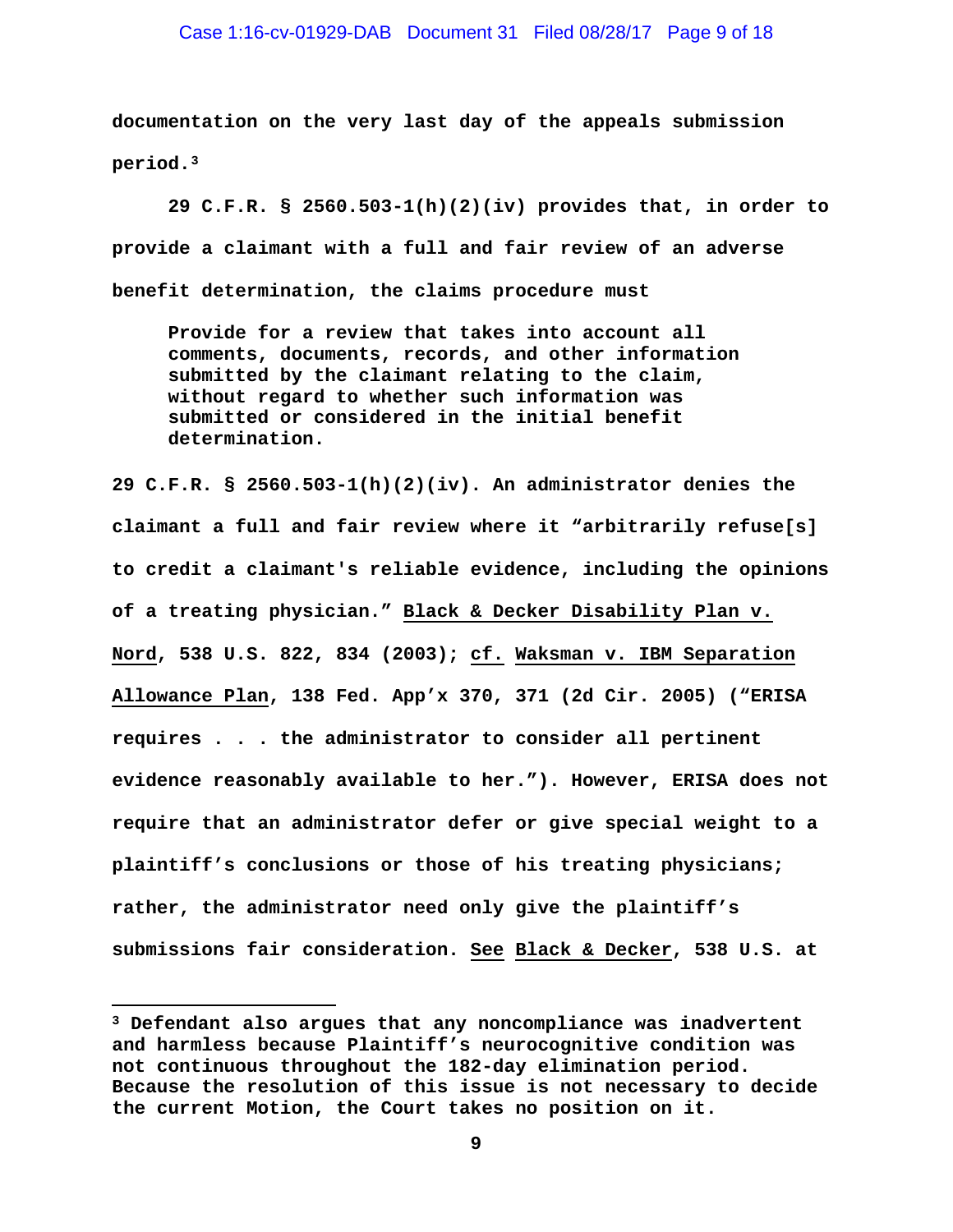**834; Finkelstein v. UBS Global Asset Mgmt. (US) Inc., No. 11 CV 00356(GBD), 2011 WL 3586437, at \*7 (S.D.N.Y. Aug. 9, 2011) ("A Plan Administrator has discretion to 'weigh competing evidence, but it may not ... cherry-pick the evidence it prefers while ignoring significant evidence to the contrary.'" (quoting Winkler v. Metro Life Ins. Co., 170 Fed. App'x 167, 168 (2d Cir. 2006)); Fitzpatrick v. Bayer Corp., No.04-Civ.-5134(RJS), 2008 WL 169318, at \*13 (S.D.N.Y. Jan. 17, 2008) ("ERISA does not require a plan administrator to afford greater deference to the plaintiff's treating physician than that afforded to physicians retained by the administrator to review the case-provided that the evidence put forth by the claimant is not arbitrarily discredited by the administrator."); Karce v. Building Serv. 32BJ Pension Fund, No. 05 Civ. 9142(CSH), 2006 WL 3095962, at \*5 (S.D.N.Y. Oct. 31, 2006). Where an administrator has afforded such consideration to a claimant's submissions, the fact that it does not agree with their conclusions does not deny the claimant a full and fair review. See Demirovic v. Building Serv. 32BJ Pension Fund, 467 F.3d 208, 212 (2d Cir. 2006); Finkelstein, 2011 WL 3586437, at \*7; Testa v. Hartford Life Ins. Co., No. 08– CV–816 (FB), 2011 WL 795055, at \*9 (E.D.N.Y. Mar. 1, 2011); Butler v. N.Y. Times Co., No. 03 Civ. 5978(RCC), 2007 WL 703928, at \*6 (S.D.N.Y. Mar. 7, 2007).**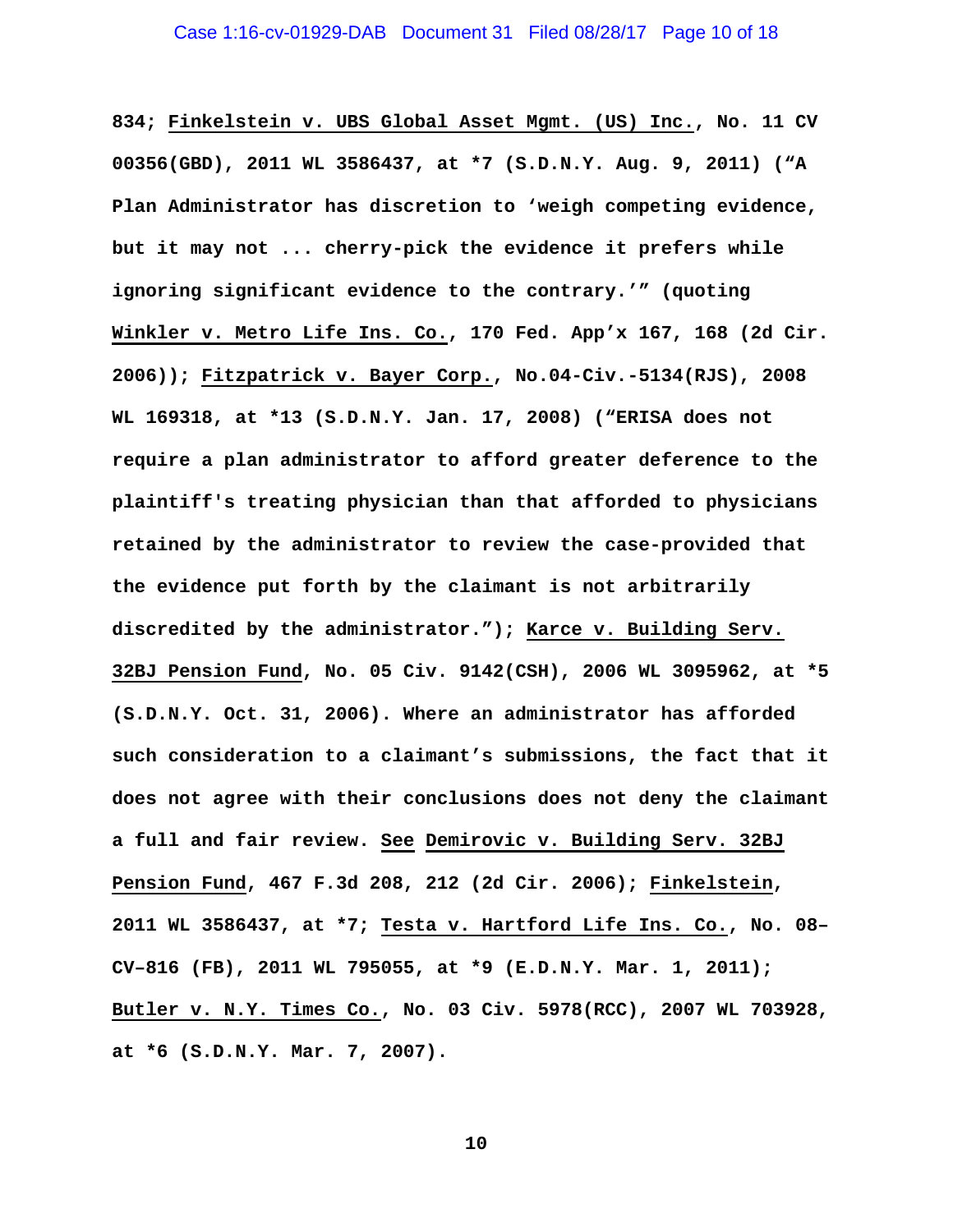**Here, the Court is unconvinced that Defendant failed to consider properly the neuropsychological evaluation submitted by Plaintiff in his secondary appeal. Defendant devoted pages of its denial letter to the reviewing neuropsychologist's assessment of the evaluation and engaged with its substantive findings; ultimately, however, Defendant found the evaluation's globally low scores unreliable in light of Plaintiff's medical history, internal inconsistencies, and the absence of measures designed to validate these scores.4 Accordingly, Defendant's reference to the lack of validity testing was not simply a pretext for discrediting the evaluation, but instead, one of a number of reasons why Defendant declined to adopt uncritically its conclusions—which, under 29 C.F.R. § 2560.503-1(h)(2)(iv), Defendant was not required to do. Nor was Defendant required to give Plaintiff an opportunity to respond to its opinions of the evaluation before making its final determination.5** 

**<sup>4</sup> Thus, the Court disagrees that McCauley v. First Unum Life Ins. Co. lends support to Plaintiff's position. See 551 F.3d 126, 135 (2d Cir. 2008). In that case, the administrator completely refused to consider a medical report because it was not signed by a physician; here, Defendant considered the neuropsychological testing, and simply disagreed with its methodology and conclusions.** 

**<sup>5</sup> The Department of Labor amended 29 C.F.R. § 2560.503-1 in January of 2017 so that there is now a provision that requires plans providing disability benefits to provide a claimant with any new rationale considered for denying disability benefits and allow them time to respond prior to the adverse benefit determination. See 29 C.F.R. § 2560.503-1(h)(4)(ii). While it is**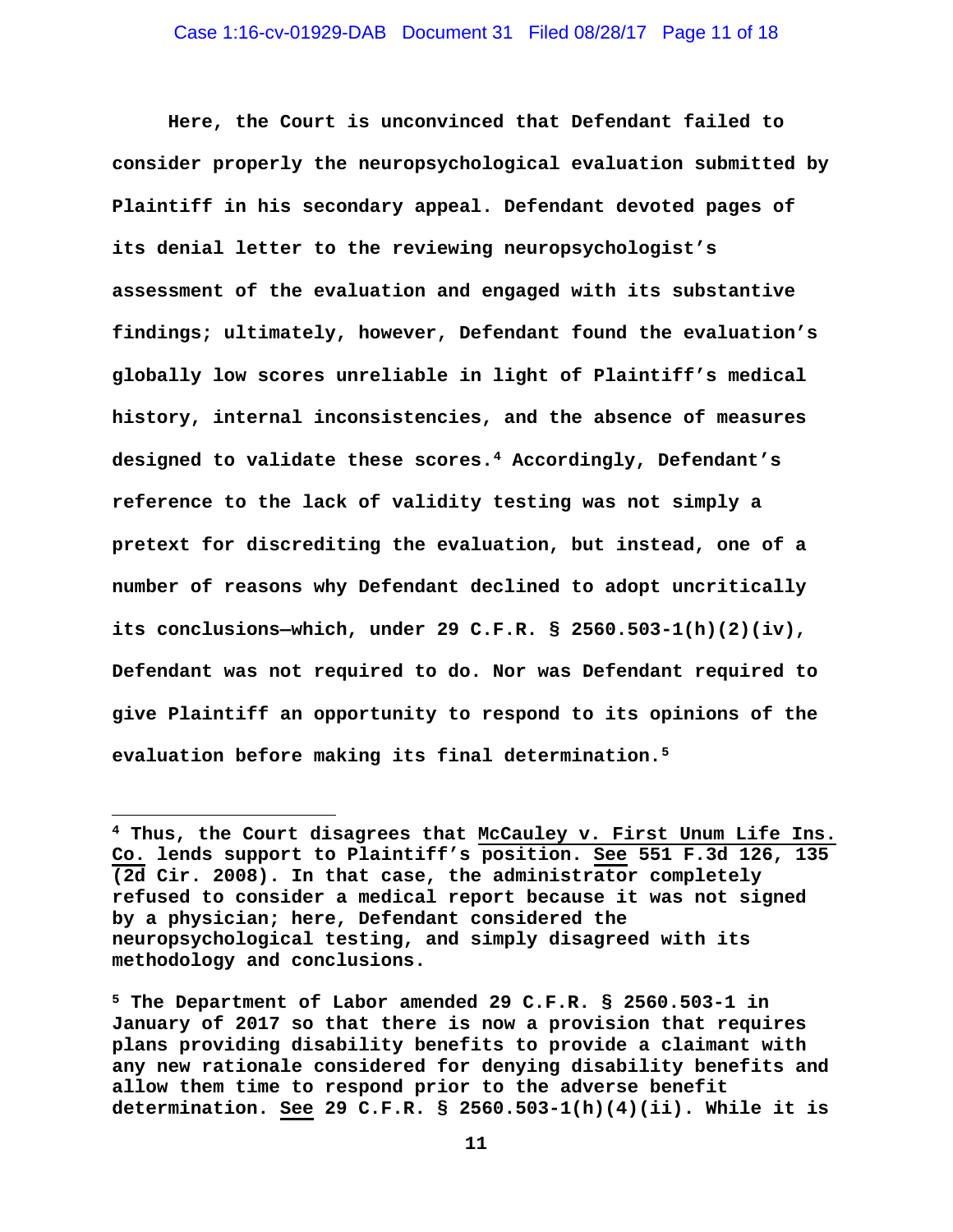# Case 1:16-cv-01929-DAB Document 31 Filed 08/28/17 Page 12 of 18

**Plaintiff also argues that Defendant failed to consider the nonmedical information submitted by Plaintiff in his secondary appeal. Plaintiff claims that this is evident from the denial letter's statement that the reviewing physicians "provided their opinions as to Mr. Capretta's** *medically supported* **level of functional capacity." (Siegel Reply Decl. Ex. C at 8 (emphasis added).)** 

**While Plaintiff selects this language in an attempt to showcase Defendant's purported disregard for the** *non***medical evidence submitted with his appeal, in context, it is clear that Defendant considered both medical and nonmedical evidence alike. Defendant specifically states that it "considered the opinions expressed by [Plaintiff], [and] [Plaintiff]'s treatment providers including Dr. Weiss and vocational expert Mr. Pasternak," id., and both reviewing physicians discussed and engaged with Plaintiff's reported symptoms. (See id. at 4-6.) The denial letter also contains a paragraph-long discussion of the vocational report submitted by Plaintiff, including an explanation as to why Defendant differed in its own conclusions regarding Plaintiff's functional capacity. (Id. at 8.) Because neither case law nor ERISA regulations require an administrator** 

**possible that Defendant's conduct could have violated the**  *amended* **version of the regulation, this version was not in effect during the time of the administrative determination in question, and Plaintiff does not, in any case, raise it.**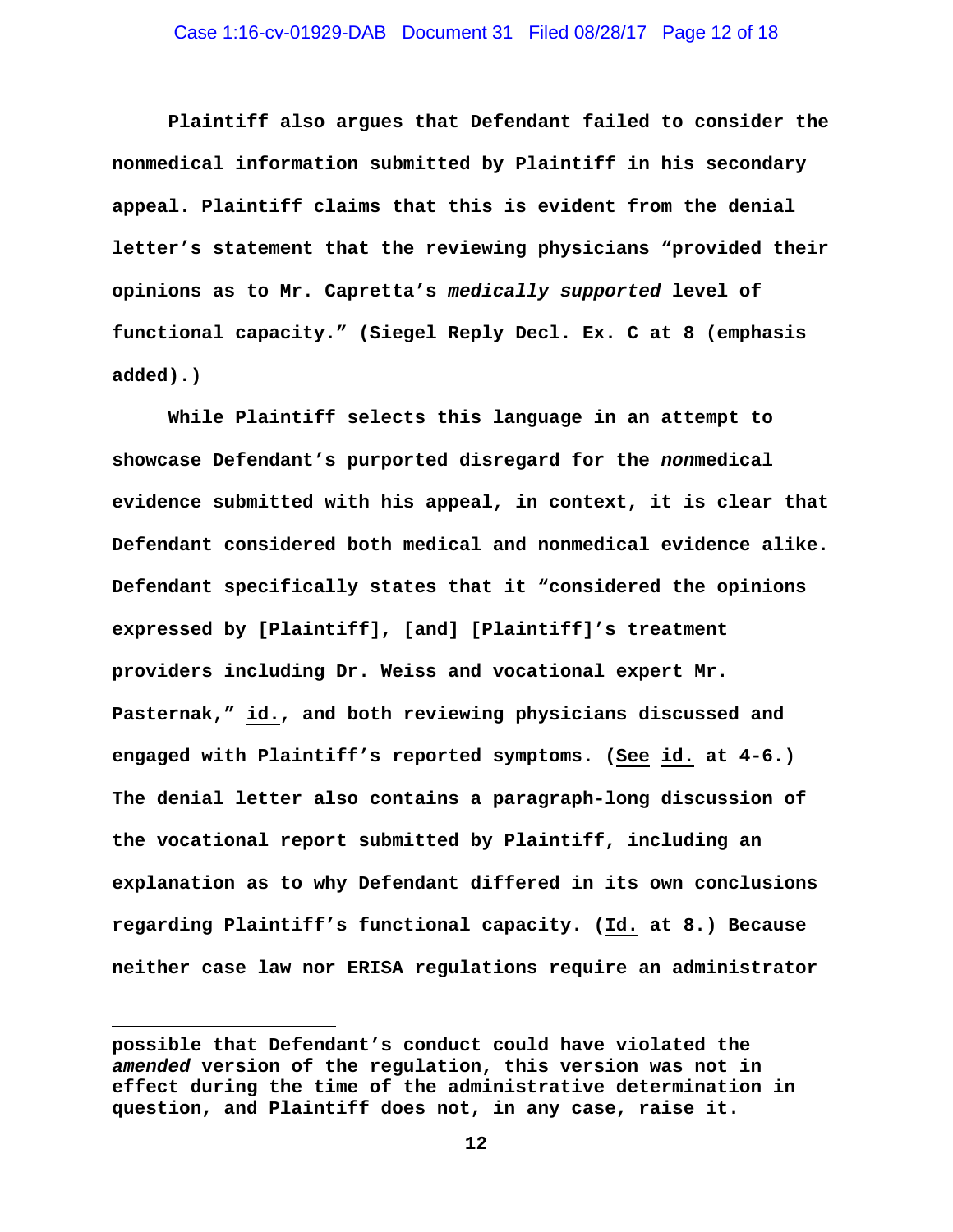#### Case 1:16-cv-01929-DAB Document 31 Filed 08/28/17 Page 13 of 18

**to accept indiscriminately a claimant's evidence, the Court cannot find that Defendant violated 29 C.F.R. § 2560.503- 1(h)(2)(iv) by considering, but ultimately rejecting, the opinions of Plaintiff and his experts.** 

**c. The Claimed § 2560.503-1(b)(5) Violation** 

 **Plaintiff next argues that Defendant cannot demonstrate compliance with section (b)(5) of the regulation, which requires plans to maintain administrative processes designed to ensure that similarly-situated claimants are treated consistently and in accordance with plan documents. See 29 C.F.R. § 2560.503- 1(b)(5). Plaintiff claims that he has not seen Defendant's claims procedures, and so cannot specifically identify where Defendant is noncompliant. However, Plaintiff argues that under Halo, it is Defendant's burden to demonstrate compliance with the regulations.** 

**In Halo, the Second Circuit found that:** 

**[A] plan's failure to comply with the Department of Labor's claims-procedure regulation, 29 C.F.R. §2560.503-1, will result in that claim being reviewed de novo in federal court, unless the plan has otherwise established procedures in full conformity with the regulation and can show that its failure to comply with the claims-procedure regulation in the processing of a particular claim was inadvertent** *and* **harmless. Moreover, the plan bears the burden of proof on this issue since the party claiming deferential review should prove the predicate that justifies it.**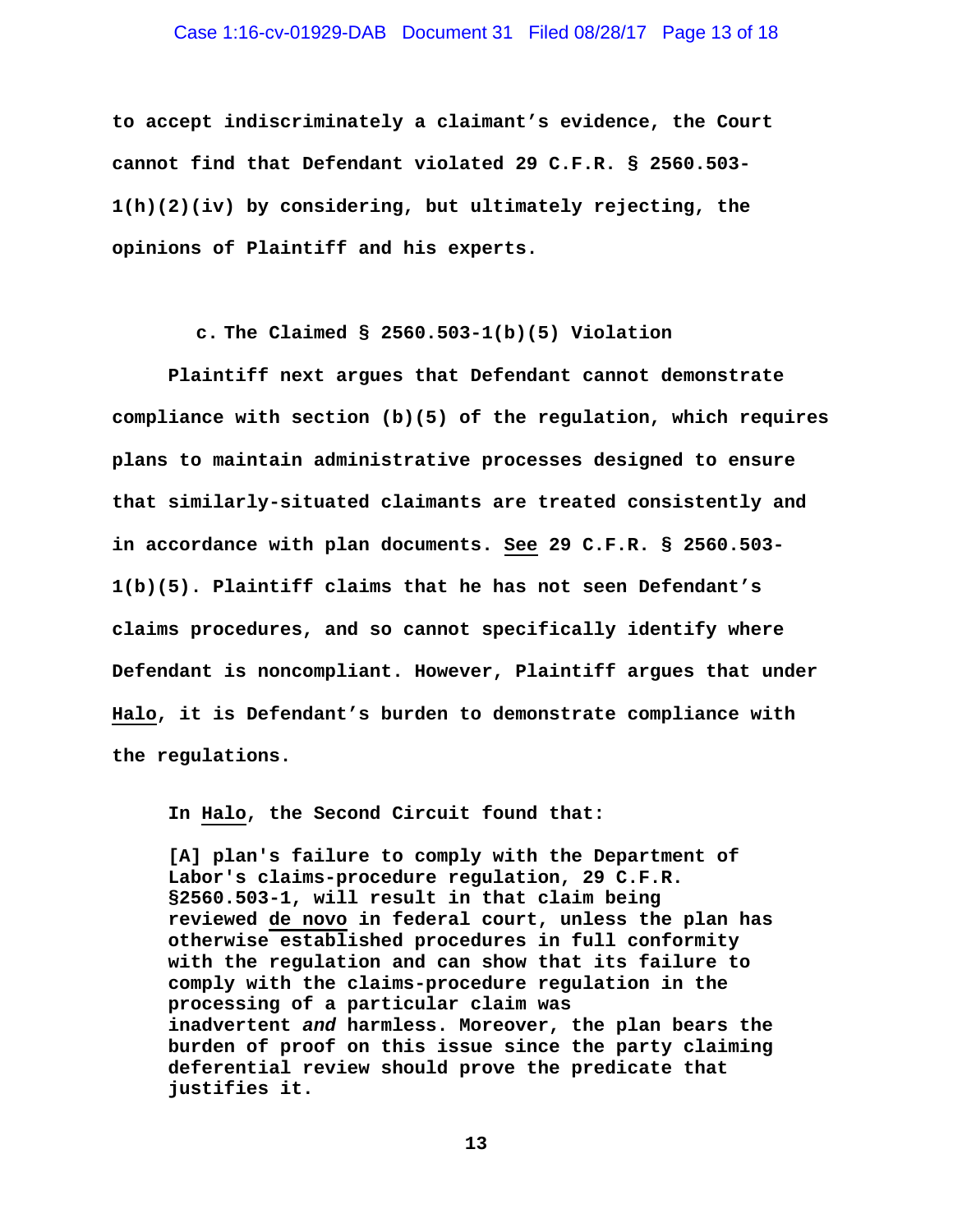**Halo, 819 F.3d at 58 (internal quotation marks omitted). District courts have since disagreed about whether the plan's burden of proof requires it to demonstrate compliance with the regulation in general, or simply to show that any noncompliance was inadvertent and harmless. See Hafford v. Aetna Life Ins. Co., No.16-CV-4425(VEC)(SN), 2017 WL 2774434, at \*9 (S.D.N.Y. June 13, 2017)("[T]he Court of Appeals . . . placed the burden of proof squarely on the plan administrator to demonstrate that a deviation was 'inadvertent and harmless.'"); Salisbury v. Prudential Life Ins. Co. of Am., No. 15-CV-9799(AJN), 2017 WL 780817, at \*5 (S.D.N.Y. Feb. 28, 2017)("In Halo, the Court wrote that the Plan bears the burden of proving that the 'inadvertent and harmless' exception applies."); Easter v. Cayuga Med. Ctr. at Ithaca Prepaid Plan, 217 F. Supp. 3d 608, 629 (N.D.N.Y. 2016) ("[T]he burden is on Defendants to show that these procedural failings were 'inadvertent** *and* **harmless.'"). Compare Schuman v. Aetna Life Ins. Co., No.3:15-CV-1006(SRU), 2017 WL 1053853, at \*12 (D. Conn. Mar. 20, 2017) ("[T]he plan bears the burden to show that the denial decision was made using compliant procedures."). The only district court to squarely address this issue found that:** 

**Although Halo held that the plan administrator has the burden to prove which standard of review to apply, surely that burden does not require that a defendant affirmatively show that it complied with DOL**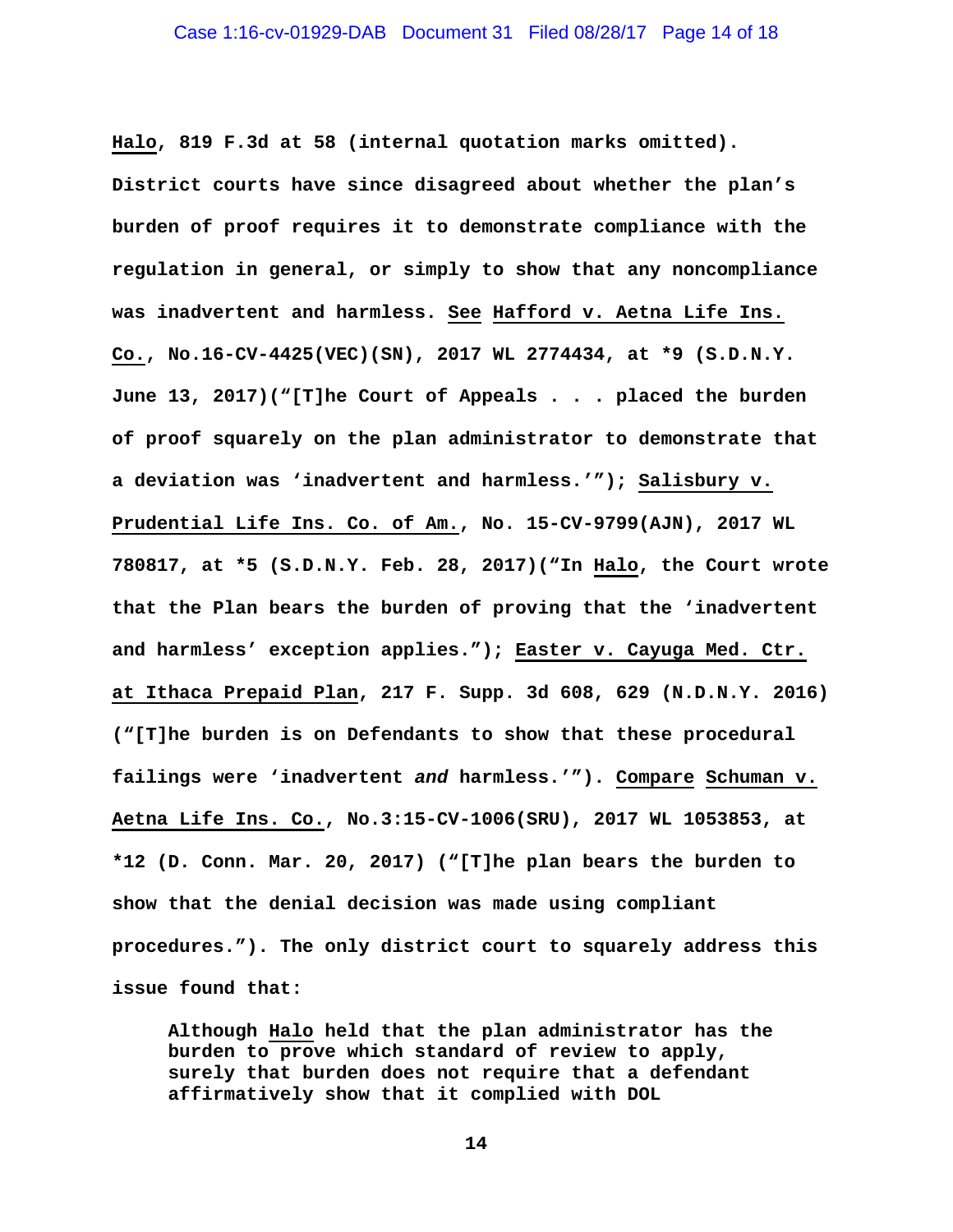**regulations when the plaintiff makes no showing to the contrary. Rather, a fair reading of** *Halo* **requires only that the administrator show that it had discretionary authority to administer the plan; and its burden to prove compliance with DOL regulations arises, if it ever arises, only after a plaintiff makes a reasonable showing that the defendant violated DOL rules.** 

**Donlick v. Standard Ins. Co., No. 3:16-CV-617, 2017 WL 1683060,** 

**at \*3 n.1 (N.D.N.Y. May 2, 2017).** 

**The Court agrees with this framework of analysis. Requiring a plan to prove affirmatively compliance based on the mere allegation that it** *might* **have violated the regulations would spawn endless litigation prior to reaching the merits in ERISA cases, and would permit circumvention of the standards regarding the scope of discovery, discussed below. Indeed, even in the district court case finding that the plan's burden required it to prove compliance with the regulations, the court noted that the plaintiff had first "identified specific evidence" of noncompliance. Schuman, 2017 WL 1053853, at \*12. Here, Plaintiff neither makes a showing that Defendant failed to maintain a reasonable claims procedures nor alleges how Defendant's claims procedure—or its application thereof—might have violated the regulations. Because Plaintiff has failed to make such a minimal showing, Defendant will not be required to prove affirmatively its regulatory compliance. To the extent that this argument dovetails with Plaintiff's request for discovery regarding the alleged noncompliance, it is discussed below.**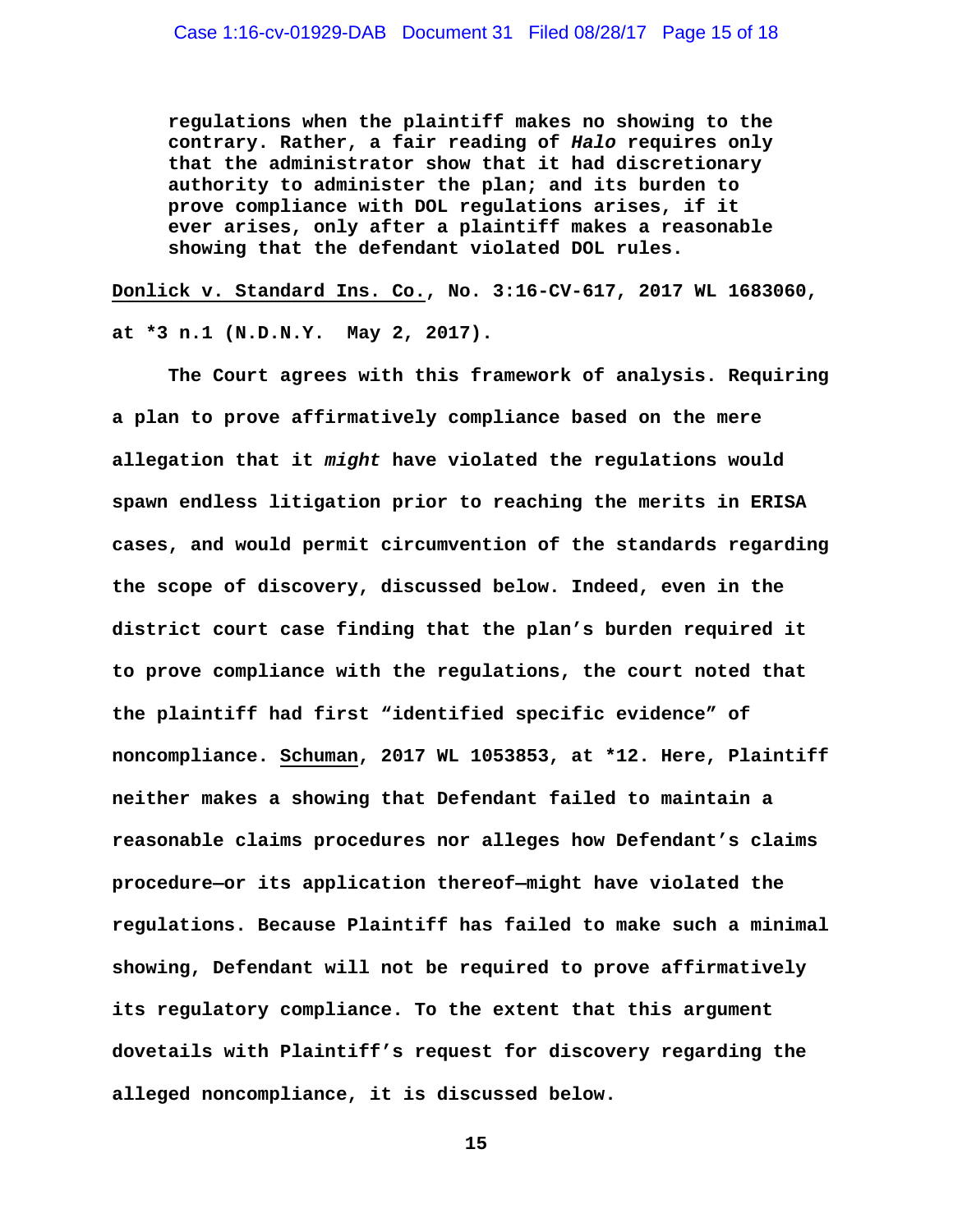#### **d. Plaintiff's Discovery Request**

**Plaintiff requests that he be allowed to conduct discovery regarding both Defendant's claims procedures and its conduct in handling his specific claim. Plaintiff seeks this discovery in order to support his allegations of Defendant's regulatory noncompliance.** 

**In order to take discovery outside of the administrative record, a plaintiff challenging a claims decision must show that there is "a reasonable chance that the requested discovery will satisfy the good cause requirement." Shelton v. Prudential Ins. Co. of Am., No. 16-CV-1559(VEC), 2016 WL 3198312, at \*2 (S.D.N.Y. June 8, 2016) (internal quotation marks omitted); see also Durham v. Prudential Ins. Co. of Am., 890 F. Supp. 2d 390, 397 (S.D.N.Y. 2012). To do so, the plaintiff "must do more than merely claim that it is needed to determine whether she received a full and fair review." Hamill v. Prudential Ins. Co. of Am., No. 11 CV 1464 SLT, 2012 WL 6757211, at \*10 (E.D.N.Y. Sept. 28, 2012) (internal quotation marks omitted). Instead, he must "make specific factual allegations to support the discovery request." Gosselin v. Sheet Metal Workers' Nat'l Pension Fund, No. 16-cv-4391 (ADS)(AKT), 2017 WL 3382070, at \*5 (E.D.N.Y. Aug. 4, 2017) (internal quotation marks omitted); see also Baird v. Prudential Ins. Co. of Am., No. 09 Civ. 7898(PGG), 2010 WL 3743839, at \*9**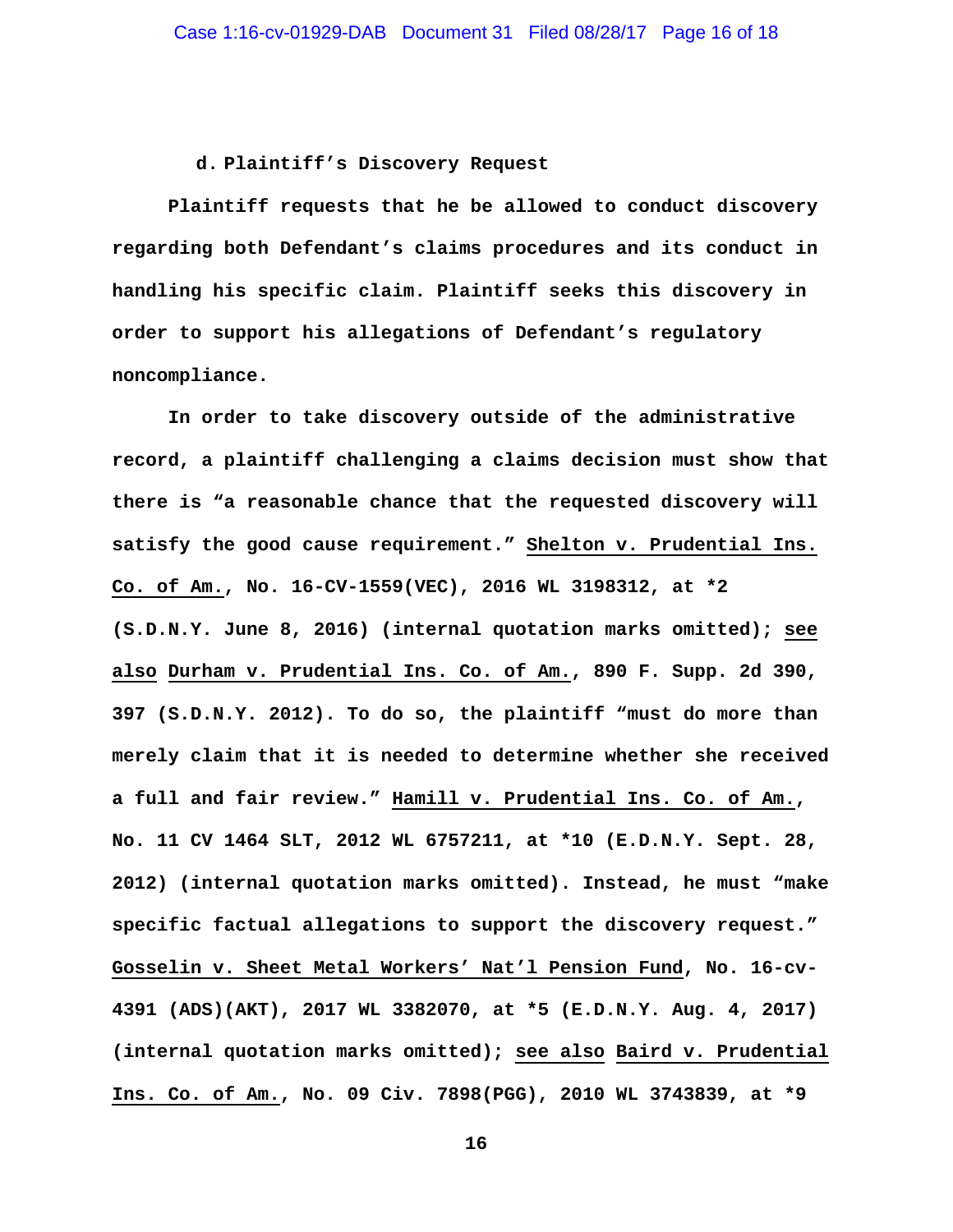# Case 1:16-cv-01929-DAB Document 31 Filed 08/28/17 Page 17 of 18

**(S.D.N.Y. Sept. 24, 2010); Burgio v. Prudential Life Ins. Co. of Am., 253 F.R.D. 219, 232 (E.D.N.Y. 2008). Indeed, even where a plaintiff has sufficiently alleged good cause, discovery requests may not be overly broad or redundant of what is already in the administrative record. Shelton, 2016 WL 3198312, at \*3.** 

**Plaintiff here has not alleged facts with sufficient specificity to show that there is a reasonable chance that discovery will satisfy the good cause standard. Plaintiff fails to show that Defendant did not maintain reasonable claims procedures, or explain how Defendant's application of its procedures may have been irregular or noncompliant in this case. Plaintiff also fails to request specific documents, instead broadly seeking permission "to explore the claim handling conduct, and the potential additional violations of 29 C.F.R. §2560.503-1." (Pl.'s Opp'n at 6).** 

**With respect to Plaintiff's request for Defendant's claims procedures, Defendant contends that it provided the Group Disability Memorandum it uses to document its claims review process to Plaintiff's attorney on January 20, 2016. (See Siegel Decl. Ex. F at 2.) It is thus unclear what Plaintiff's request for a claims procedure seeks to achieve, and why such a request would not be redundant.** 

**Accordingly, the Court declines to grant Plaintiff's discovery request.**